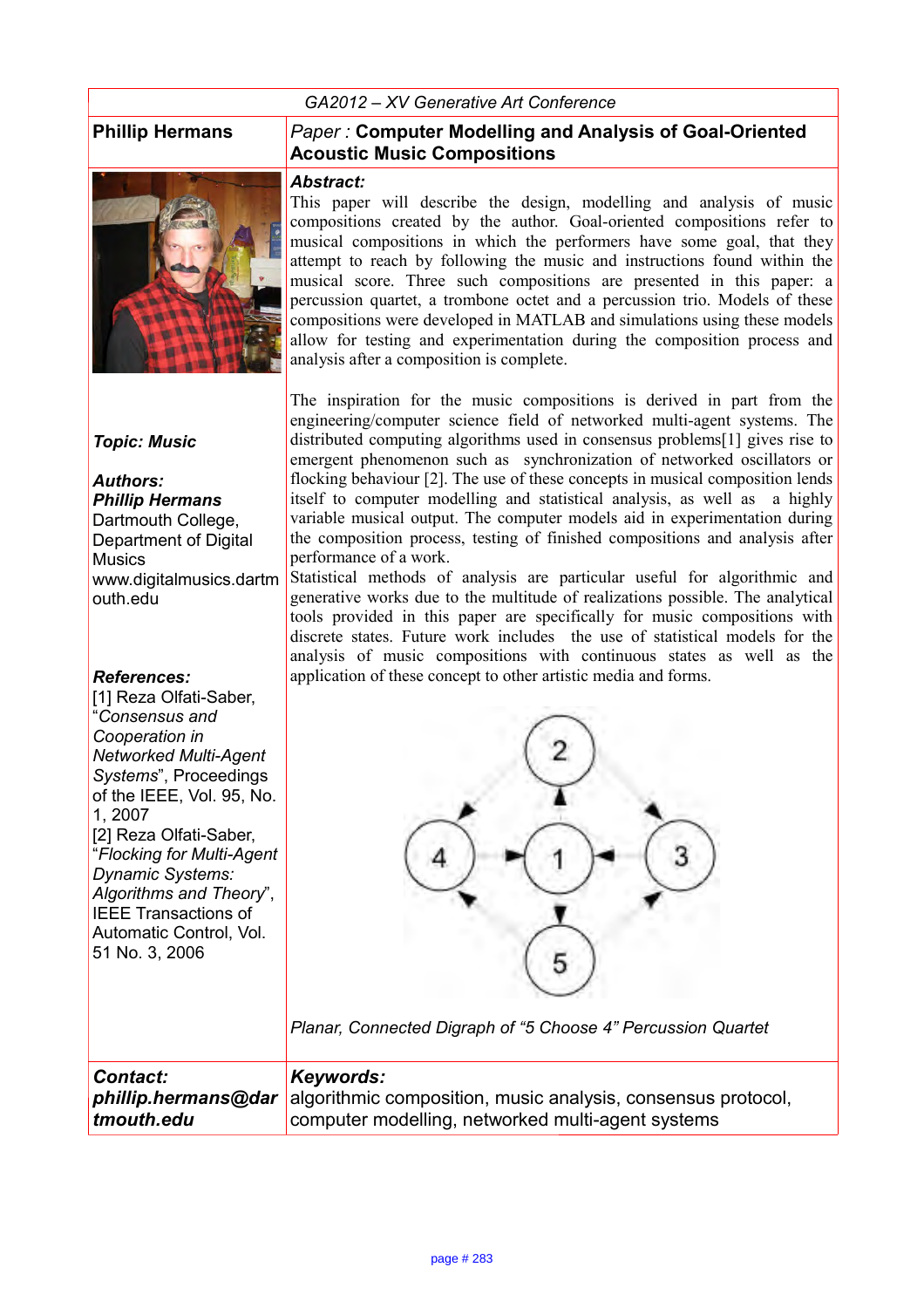# **Computer Modelling of Goal-Oriented Acoustic Music Compositions**

#### **Phillip M. Hermans**

*Department of Digital Musics, Dartmouth College, Hanover, New Hampshire website: http://digitalmusics.dartmouth.edu/~phermans/ e-mail: [Phillip.M.Hermans.GR@dartmouth.edu](mailto:Phillip.M.Hermans.GR@dartmouth.edu)* 



*Fig. 1 Visualization of "5 Choose 4" Simulation*

## **Introduction**

This paper will describe the design and modelling of music compositions created by the author. Goal-oriented compositions refer to musical compositions in which the performers have some goal, which they attempt to reach by following the instructions within the musical score. Three such compositions, and their general models, are presented in this paper. Models of these compositions were developed in MATLAB and simulations using these models allow for testing and experimentation during the composition process and analysis after a composition is complete.

# **1. Background**

The history of networked multi-agent systems provide relevant context for the framing of these musical compositions and their computer simulations. Examples of "networked systems" include sensor networks, swarms, gene networks, social networks, synchronous networks of oscillators, networks of autonomous vehicles, and mobile ad-hoc wireless networks. This field is built on subjects from control theory, complex networks, graph theory [1] and distributed computing. [2]

The "goal-oriented" pieces presented in this paper can be seen as analogous to consensus problems [3] from the field of computer science and engineering. A consensus protocol/algorithm is a method used by networked agents (or dynamical systems) to reach a consensus (or in this case, goal). All of the systems dealt with in this case are discrete, in the sense that all of the states can be represented by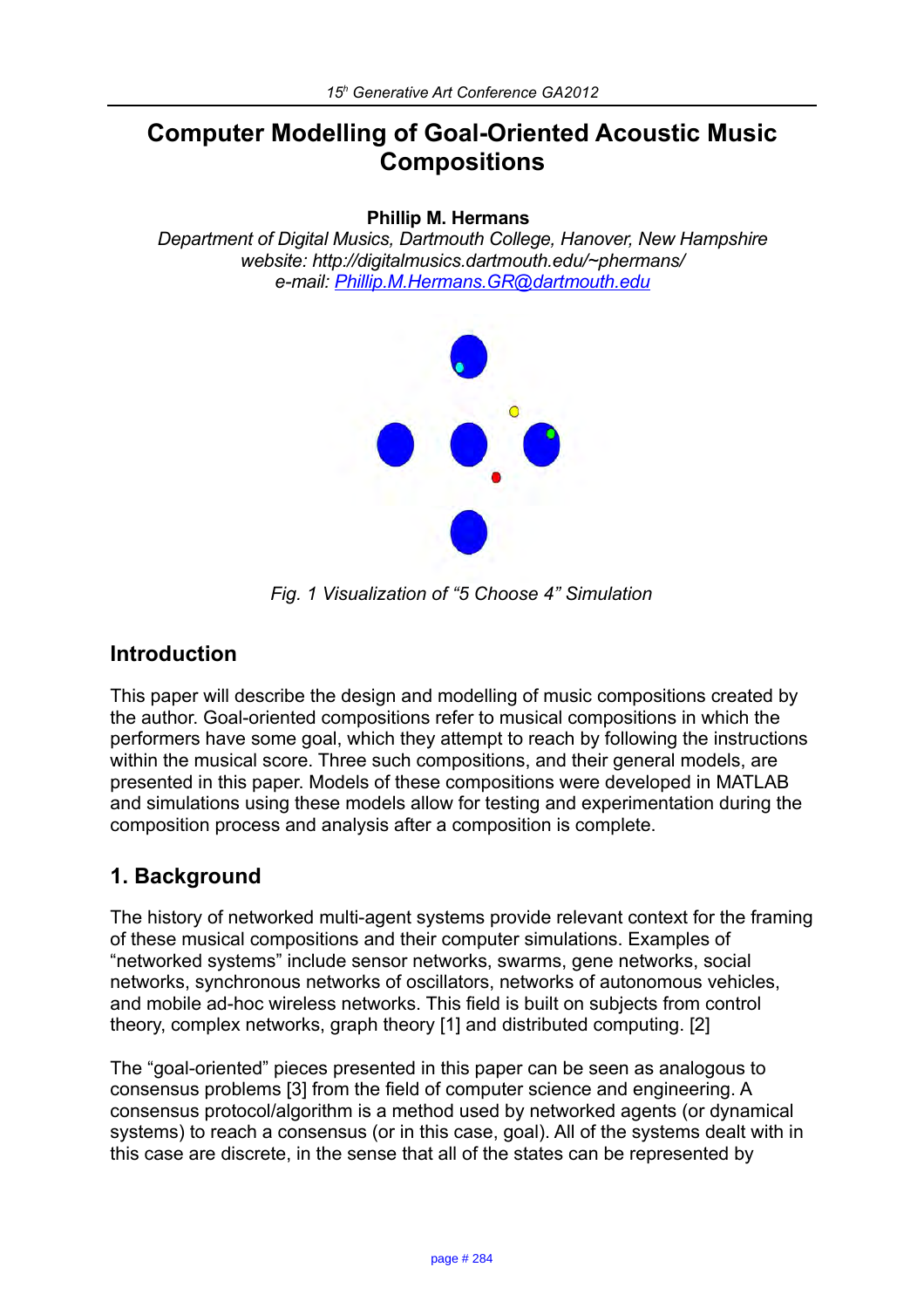integers. For an example of discrete consensus algorithms see Kashyap [4]. A related subject, flocking, is introduced in Saber [5]. For another musical work using networked multi-agent systems see Furlanete [6].

## **2. Discrete Symbolic Consensus Protocol**

This section will detail a composition titled "5 Choose 4", a percussion quartet originally performed by *So Percussion* [7]. The composition will be presented in its original form as well as in a generalized form allowing it to be adapted to other musical ensembles or mediums.

## **2.1 Original Form of "5 Choose 4"**

This piece is scored for 4 percussionists and 5 percussion instruments situated in a planar, connected digraph as shown below (Fig. 2).



*Fig. 2 Node Locations and Connections of "5 Choose 4"* 

Each instrument has a unique location at one of the 5 nodes. Additionally, each node has a corresponding page from the score with a list of four rhythms, each rhythm corresponding to one of the players. The rhythms (Fig. 3) are distributed throughout the network of nodes so that each player has each rhythm once at a unique location.

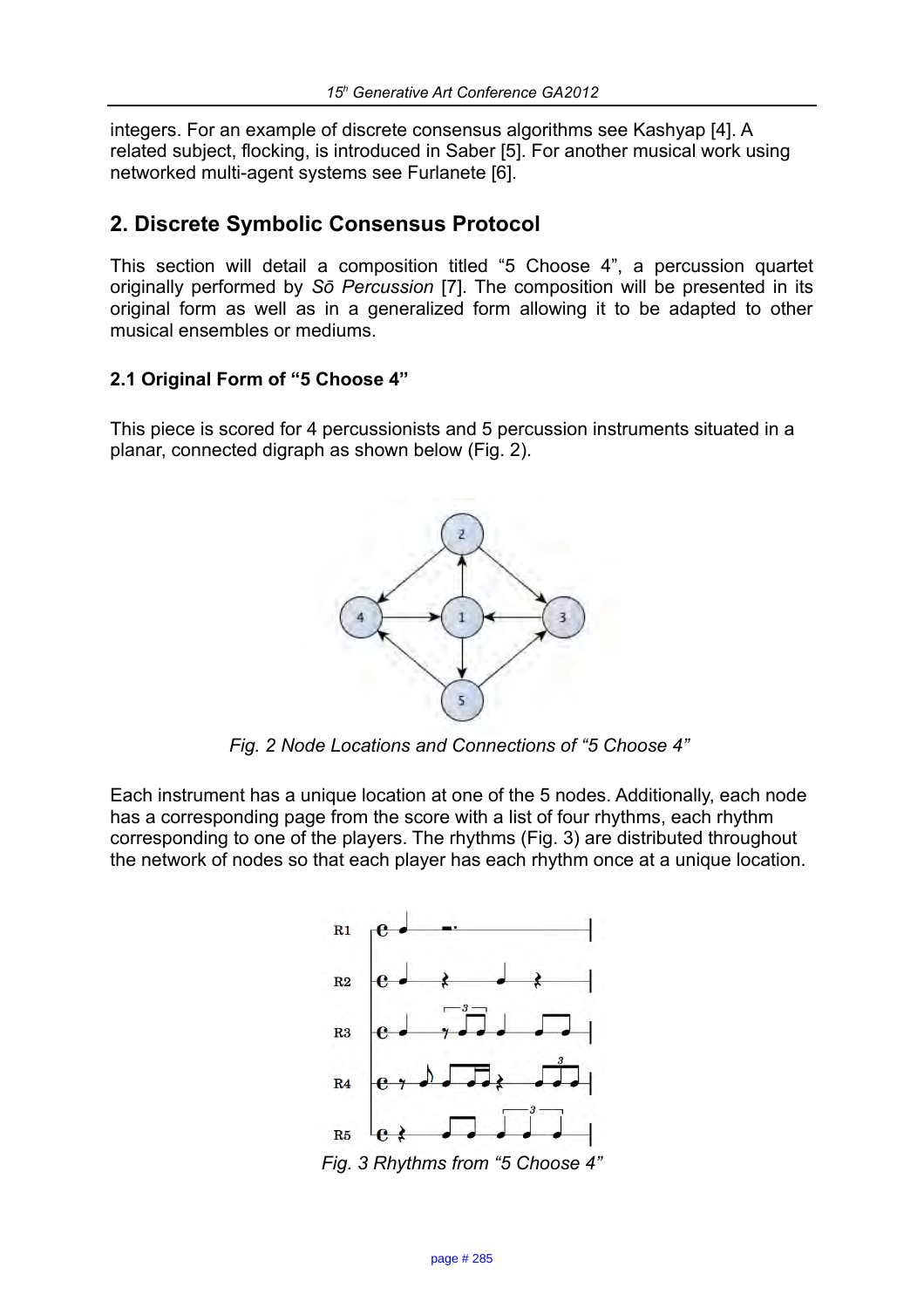The musicians begin the piece at node 1 and play their assigned rhythm in tempo with the other players. After playing the rhythm once, players may either repeat the rhythm or travel to a new node following the arrows on the map (Fig. 1). The travel time allotted to move between nodes is equal to the duration of one rhythmic phrase (one measure of music) and is hereafter referred to as one "time step". The players may only repeat a rhythm a certain maximum number of times in a row, and must play it a certain minimum number of times. These maximum and minimum values are adjusted according to the skill level of the players and the desired difficulty of the performance. The piece ends once all of the players are playing the same rhythm in unison.

### **2.2 General form of "5 Choose 4"**

This piece will now be presented as a symbolic consensus protocol for a multi-agent system. Each agent follows the methods outlined in the flow chart below (Fig. 4).



*Fig. 4 Flow Chart of Symbolic Consensus Protocol*

The agents carry out this methods on a planar, connected digraph with at least as many nodes as agents. Connectivity ensures that all nodes are reachable by each agent, making the digraph planar avoids collisions between mobile agents and having the minimum number of nodes be equal to the number of agents makes reaching consensus less trivial. However, it is feasible for this method to reach consensus on undirected or non-planar graphs, but not necessarily in every case.

At each node there is a symbol corresponding to each agent. In the most trivial case, all nodes have the same symbol for each agent and consensus is reached immediately. For each additional symbol added to the system there exists at least one more solution if and only if that symbol exists at at least one node per agent and there are less than or as many symbols as nodes.

Given n nodes and r agents, the amount of possible combinations is given by:

*n r*

(1)

In "5 Choose 4", there are 5 nodes and 4 agents. That is 625 configurations, with only 5 of those resulting in consensus.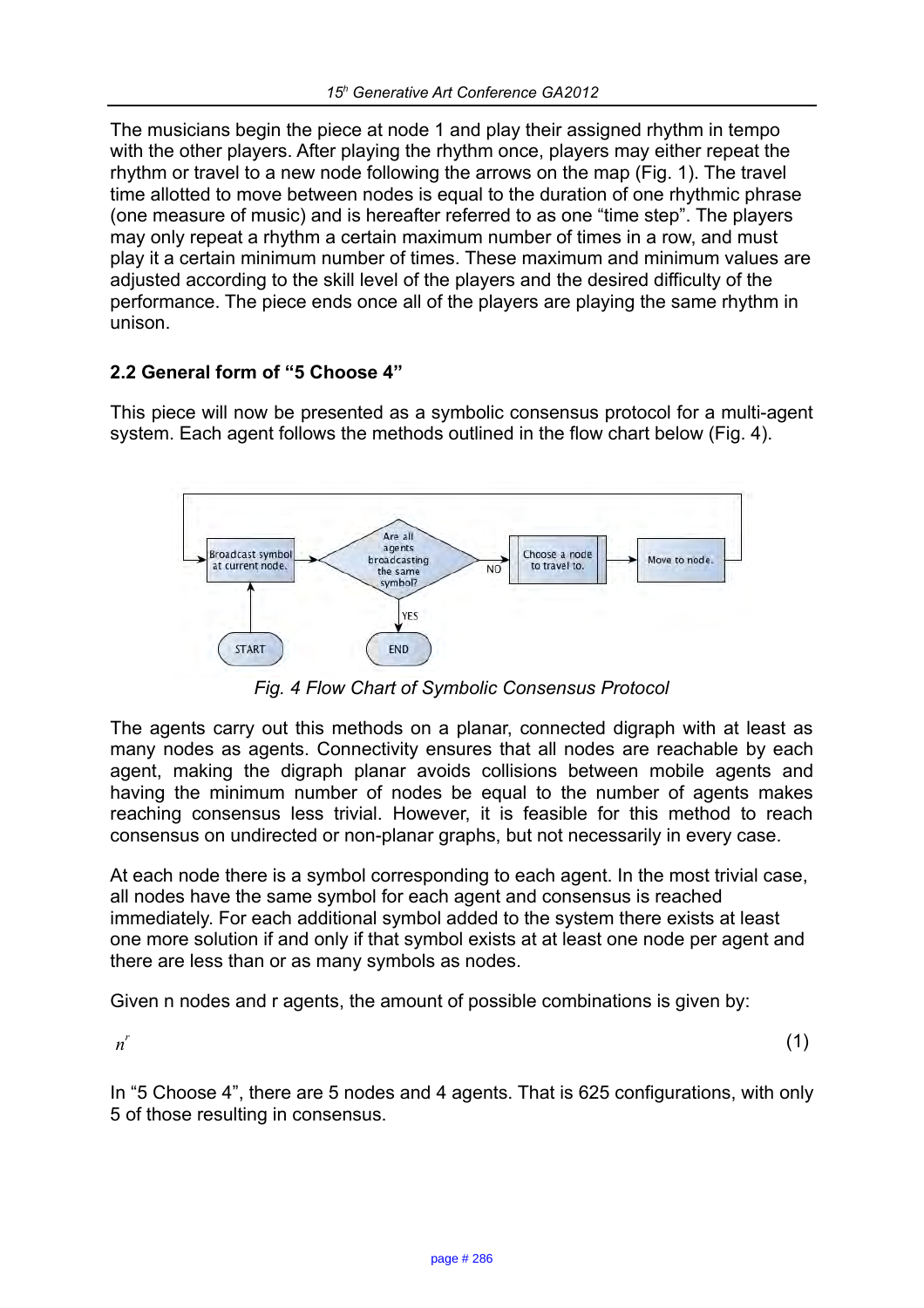#### **2.3 Computer Simulation of "5 Choose 4"**

The simulation was conducted in MATLAB [8]. Four different methods for the subroutine "Choose a node to travel to" from Fig. 3 were designed. While these methods strive to reach a consensus in the simulation, it is beyond the scope of this study to try and model all of the complex behaviour that occurs within the human performance of the piece. The simulated agents also have complete knowledge of the symbol locations, while human performers must discover these through exploration. The design and performance of these methods is detailed below.

### **2.3.1 Method 1, "Random"**

This method simply chooses any neighboring node with equal probability.

### **2.3.2 Method 2, "Weighted Random"**

This method weights the choice of any node by taking into consideration what symbols the other agents are broadcasting. Specifically the probability of selected a node is increased by 1/n % for each n agents broadcasting the same symbol as that node.

### **2.3.3 Method 3, "Altruistic"**

The first priority of any agent using this method is to reach the node that has the most popular symbol. If there is no clear majority leader for symbols then the agent joins the symbol of their nearest neighbor.

#### **2.3.4 Method 4, "Selfish/Lazy"**

Any agent using this method will try to stay at the same node for as long as possible, regardless of which symbol is being broadcast. Once they reach the maximum number of repetitions they simply choose a neighboring node at random.

#### **2.3.5 Performance of Methods**

A simulation was run for each method independently as well as in combination. When ran independently all agents would use one method, when combined some agents would use one method and others agents another. The most useful results are summarized in the table below (Fig. 5).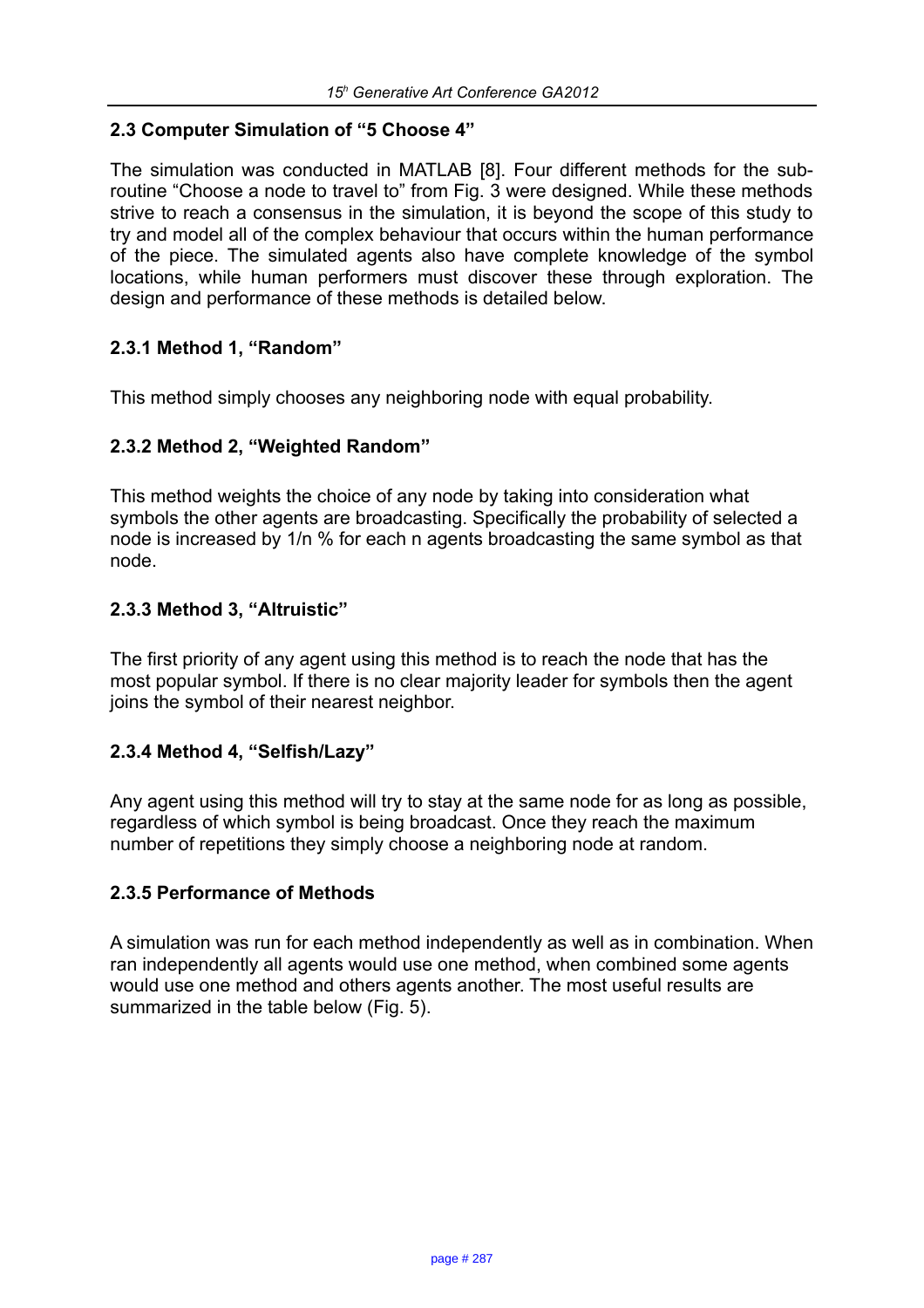|                    | Min  | Max  | Med      | Mean     | % Consensus |
|--------------------|------|------|----------|----------|-------------|
| M1 Random          |      | 1000 | 709,5000 | 637.8830 | 52,4000     |
| M2 Weighted Random |      | 1000 | 547      | 412,9000 | 93          |
| MI & M2            | 1000 | 1000 | 1000     | 1000     | Ð           |
| M3 Altruistic      | 1000 | 1000 | 1000     | 1000     | σ           |
| M4 Selfish/Lazy    | 1000 | 1000 | 1000     | 1000     | ū           |
| M3 & M4 50/50      |      | 545  | 56       | 75,7610  | 100         |
| M3 & M4 25/75      |      | 1000 | 1000     | 917,7260 | 70          |
| M3 & M4 75/25      |      | 981  | 69       | 100.3110 | 100         |

*Fig. 5 Statistics of Simulations for Symbolic Consensus Protocol*

The combination of the "altruistic" and "selfish/lazy" methods, with half of the agents using each method, reached consensus the fastest on average and also had the lowest maximum number of steps required to reach consensus. Combining M1 and M2 never resulted in a consensus, the agents just oscillated between two different combinations of nodes. Similar behavior was observed for M3 and M4 alone.

# **3. Discrete Position Consensus Protocol**

This piece can be seen as a simplified version of the symbolic consensus protocol described above. As of writing this paper, this piece has not yet been premiered by human players. The simulation tools described below do allow for rudimentary sonification of the algorithmic work.

## **3.1 "Beau Noir Jamz" Original Form**

This piece is designed to work with most combinations of brass instruments (trombone, trumpet, euphonium, horn and tuba). The total ensemble should be broken into groups of similar or mixed instruments, however horns should not mix with the other instruments. Each part gives the player a starting pitch and fingering/slide position (Fig. 6).



*Fig. 6 Trombone and Trumpet Score Examples from "Beau Noir Jamz"*

Within any sub-group of the ensemble, the goal of the players is to play the same pitch in unison. Players are allowed to depress/release one valve, or move one slide position per beat and may only repeat a given note once. Once all players are playing the same pitch, they move to the next line of the score, playing the given note. This occurs seven times before the piece is finished.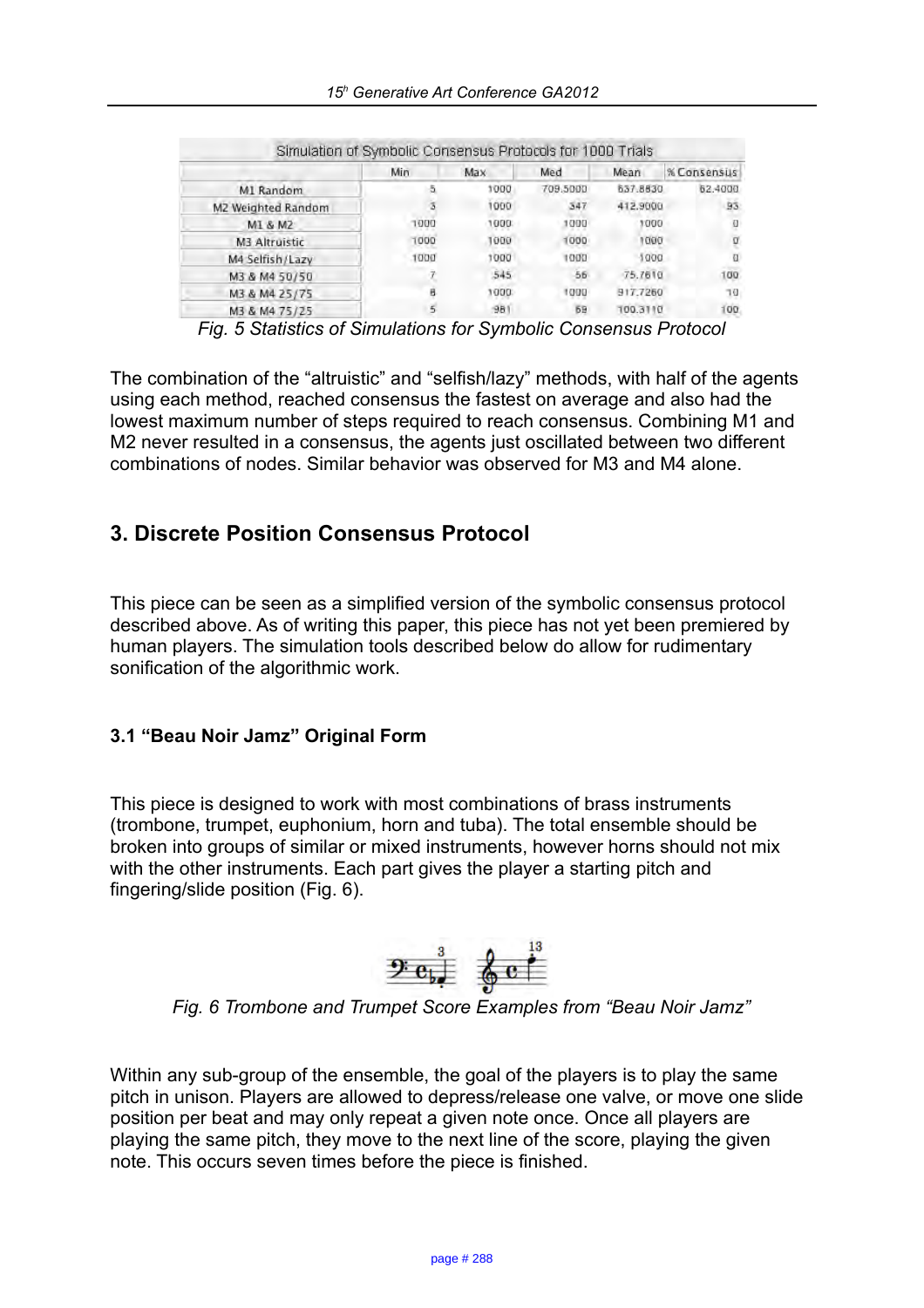### **3.2 General Form of "Beau Noir Jamz"**

This piece has the same general function as the flow chart for "5 Choose 4" (Fig. 4). Here the symbol being transmitted is the pitch of the note being played, and the nodes are the slide positions or valve combinations. Thus the trombonists can be thought of as agents, hereafter referred to as T-agents, traversing a line with seven discrete positions (Fig. 7).



*Fig. 7 Line With Seven Discrete Spaces*

All of the valved brass instruments can be thought of as agents, hereafter referred to as V-agents, traversing a three-digit binary cube (Fig. 8).



*Fig. 8 Three-Digit Binary Cube*

At its basic level, there is a simple mapping of the eight three-digit binary codes to the seven discrete points on the line.

|                           |     | Trombone Position to Valve Combination Mapping |     |     |            |
|---------------------------|-----|------------------------------------------------|-----|-----|------------|
| <b>Trombone Positions</b> |     |                                                |     |     |            |
| <b>Valve Combinations</b> | 101 | 10                                             | 100 | סום | <b>UQU</b> |
| Alt. Valve                |     | 00                                             |     |     |            |

*Fig. 9 Simple Mapping of T-agent Symbols to V-agent Symbols*

If V-agents and T-agents are not mixed, then this becomes merely a consensus of position, rather than a consensus of symbols. That is, V-agents only need to match binary strings, and T-agents the single integer. For T-agents there are seven possible positions for each agent, so the total number of combinations between all agents is the same as equation 1, with  $n = 7$  and  $r =$  the number of agents, with seven possible combinations resulting in consensus. The same is true for V-agents except that n = 8.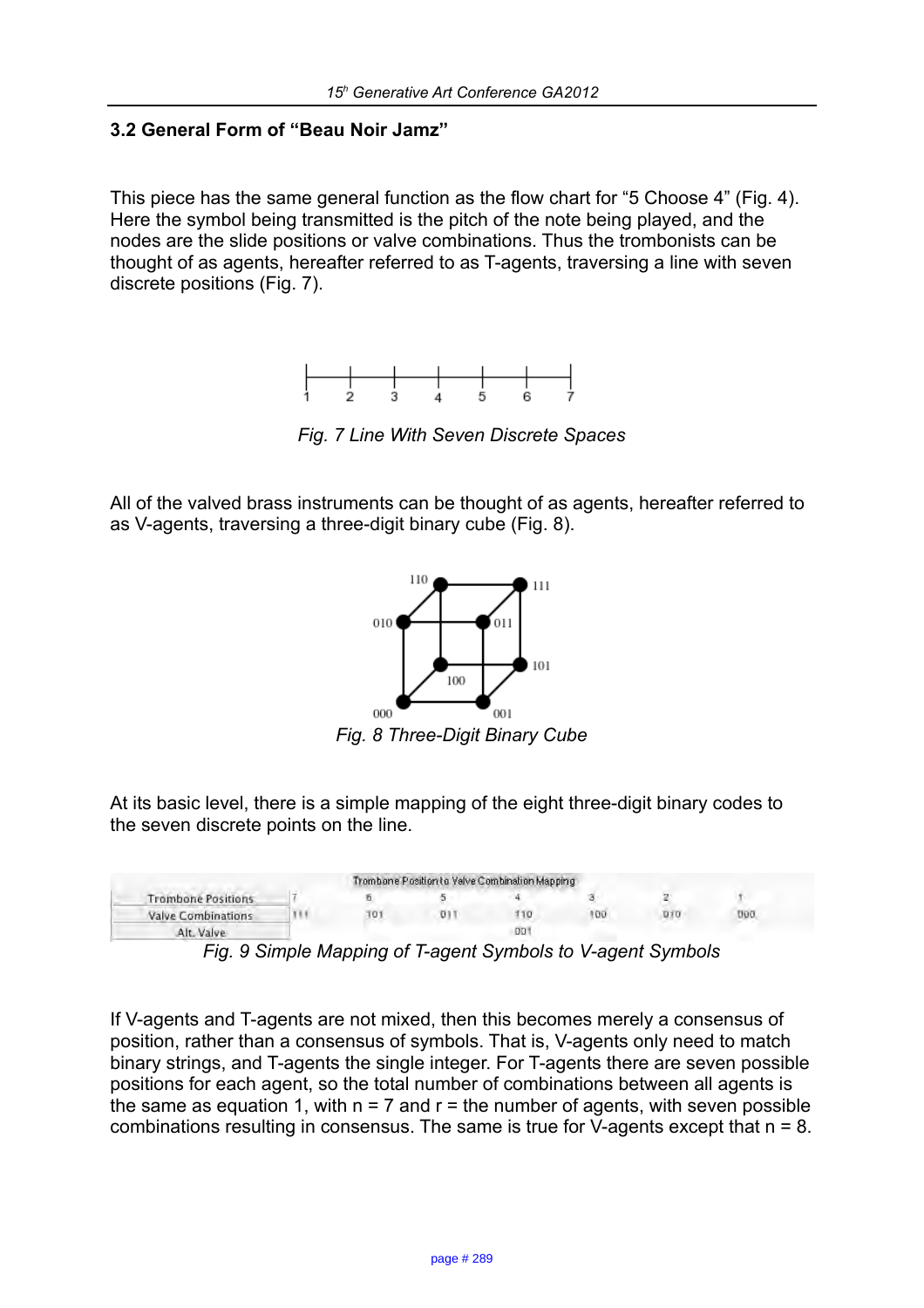### **3.3 Computer Simulation of "Beau Noir Jamz"**

In this simulation different trials were run for groups of four agents. T-agents and Vagents were both simulated alone. Since this interpretation of the score is framing the system as a position consensus, the T-agents and V-agents will not be combined in any trials. While this is possible in simulation, it is not anticipated to be practiced by human performers and therefore is not considered. The methods used will be described below followed by their performance.

### **3.3.1 T-agent Methods**

M1 averages the current position of all of the other agents, and then rounds this number off to the nearest whole number. The agent then moves one step in the direction towards that value, or stays in the same position if it is the same value. The "random" method simply chooses to increase or decrease the current position with equal probability.

#### **3.3.2 V-agents Methods**

M1 calculates the average three-digit binary string of all the other agents. This string is compared to the current valve combination of the agent and if there are any differences, one bit is flipped accordingly. The "random" method chooses one of the three digits at random and then flips the bit.

|                        | Simulation of Position Consensus Protocols |       |                 |          |                          |
|------------------------|--------------------------------------------|-------|-----------------|----------|--------------------------|
|                        | Min                                        | Max   | Med             | Mean     | <b><i>%Consensus</i></b> |
| M1 T-agents            |                                            | 10000 |                 | 385,7360 | 96,2000                  |
| M2 T-agents            |                                            | 1763  | 196             | 286,1330 | 96,5000                  |
| M1 & M2 50/50 T-agents |                                            | 138   | 15 <sub>1</sub> | 20,7440  | 100                      |
| M1 & M2 75/25 T-agents |                                            | 36    | ñ               | 7,2810   | 100                      |
| M1 & M2 25/75 T-agents |                                            | 580   | 59,5000         | 56.3900  | 100                      |
| Valve M1 & M2 V-agents | г                                          | 148   | 五               | 20,9270  | 100                      |

*Fig. 10 Statistics of Simulation for Position Consensus*

For the T-agents the best performance came from three agents using M1 and one agent using the random decision making. The random decision making helps to break the agents out of any infinite oscillations between positions that may arise, lowering the maximum, medium and mean values for the trials. The V-agents had the best performance with the same combination of M1 and random choice for the same reasons as the T-agents.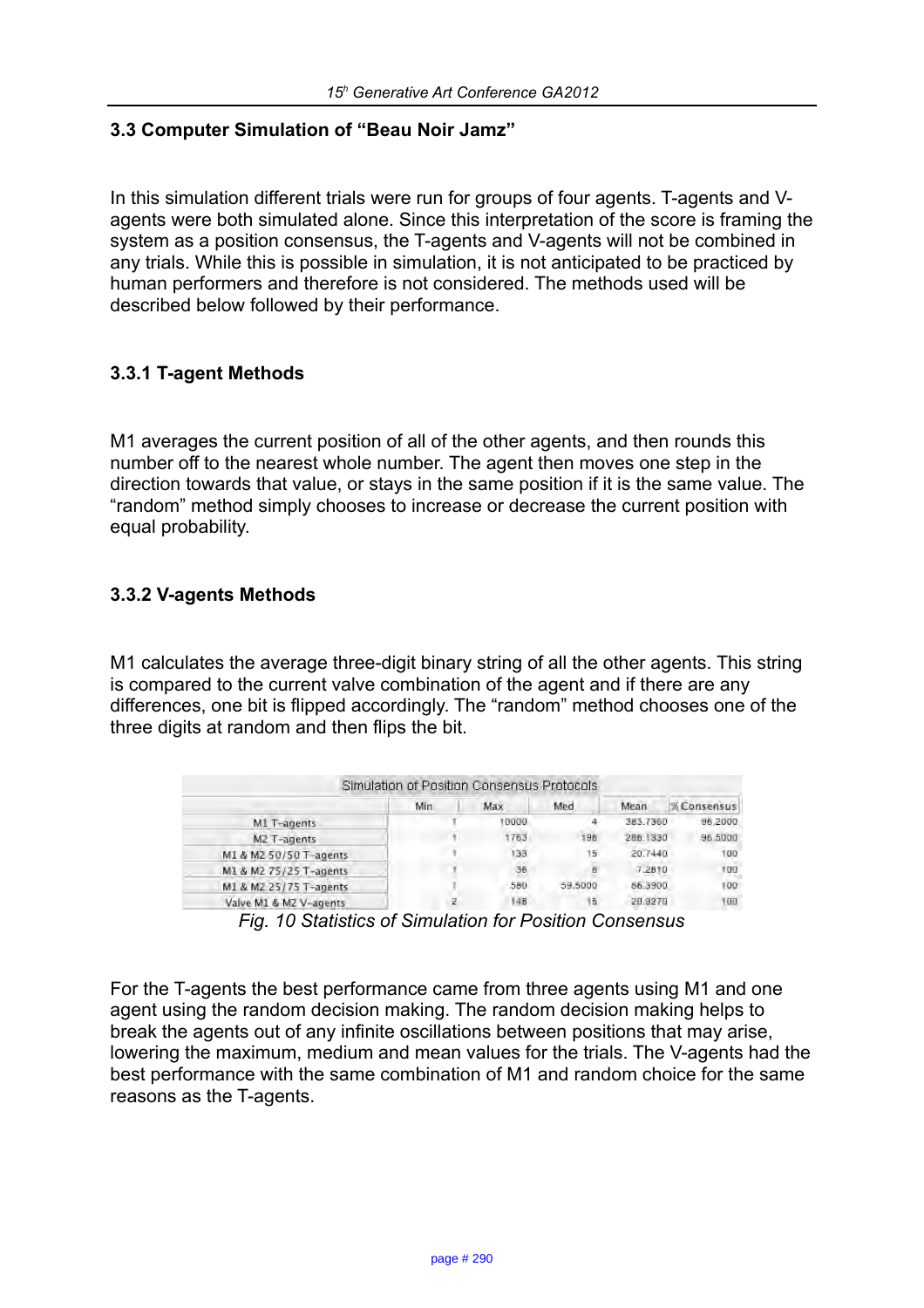## **4. Consensus of Discrete Time Delays**

This section is about a piece "Cinque" originally orchestrated for a percussion trio with the initial performance done by TIGUE [9]. A description similar to the original score as well as the computer simulation will be described below.

#### **4.1 Original Form of "Cinque"**

In this piece players are allowed to choose which phrases they play from a given selection of music staves aligned vertically. The musical phrases are of different lengths, and once a player reaches the end of a chosen phrase they move on to the right reading the next phrase or selecting from another group of phrases. There are also "token phrases", found within a box, which are played by all players. The goal of the players is to play these token phrases in unison.



*Fig. 11 First Movement of "Cinque"*

The difficulty of the piece progresses as it moves through the five movements, adding token phrases, increasing the tempo and the number of different instruments employed. This culminates in the final movement which requires playing five different token phrases in unison consecutively.

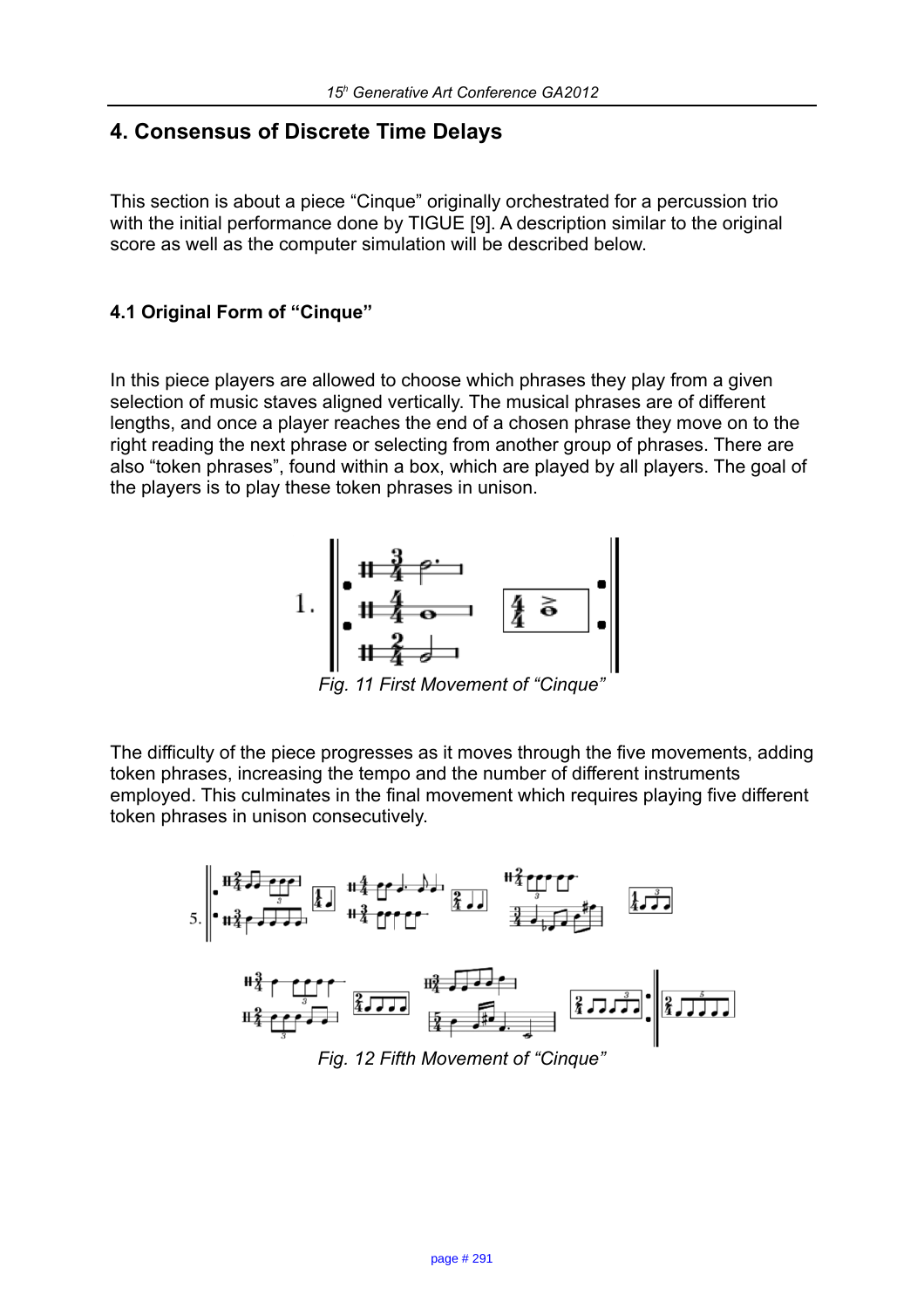## **4.2 General Form of "Cinque"**



This basic behavior of one agent in this system is outlined in the flow chart below.

*Fig. 13 Flow Chart of Discrete Time Delay Agent*

This general model is adaptable to a variety of scenarios by explanation of the subroutine "Check token count". If the agents need to simply reach one token number then the checking the token count is trivial. However, if there are multiple token numbers within the system than the check token count subroutine must keep a running total of previous token counts, the routine is outlined below.



*Fig. 14 Sub-routine "Check Token Count"*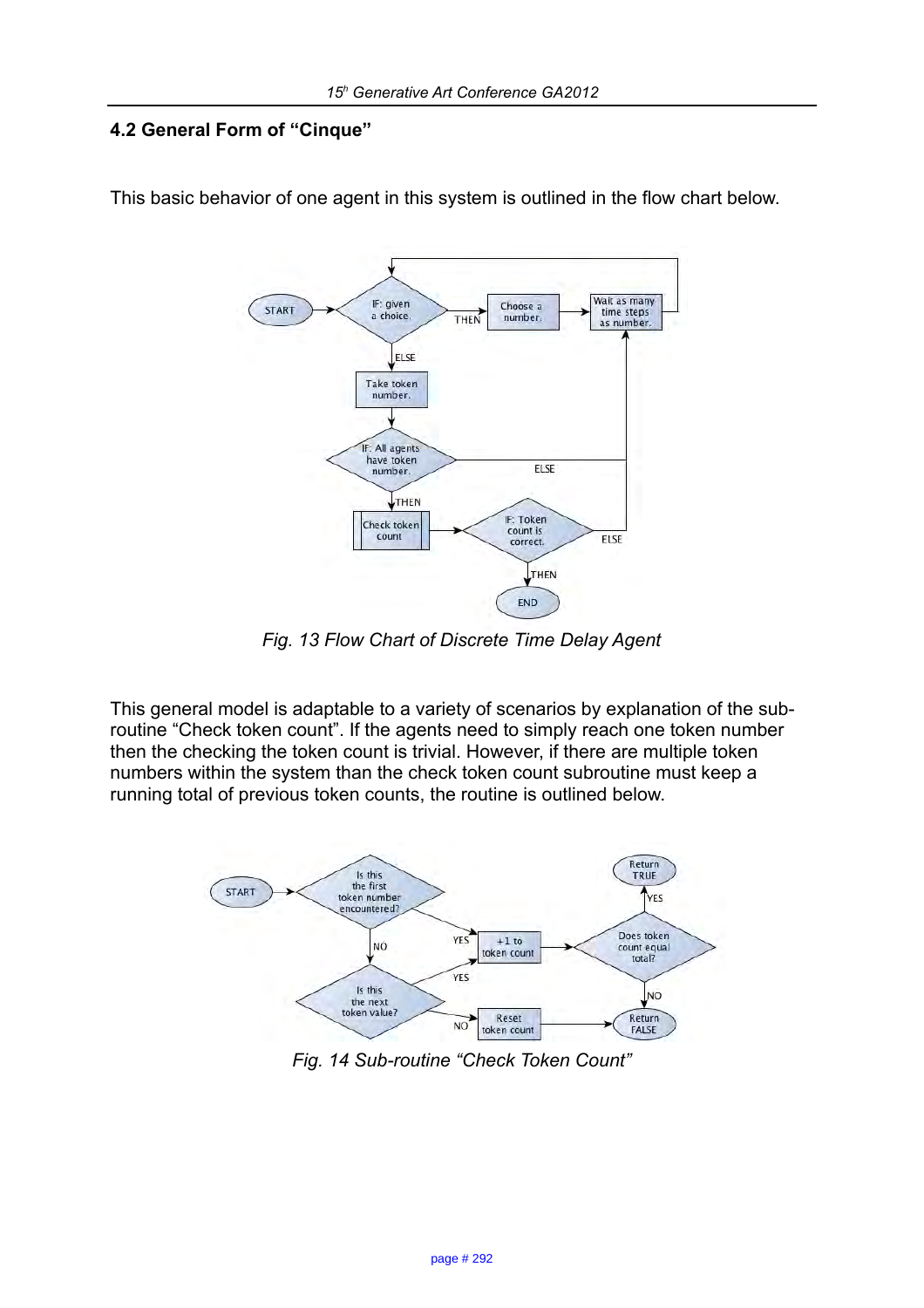#### **4.3 Simulation of "Cinque"**

The simulation of "Cinque" proved difficult as the author did not to come up with any simple strategy for the agents to employ. Therefore each agent randomly choses any length phrase with equal probability. The results of this method for 10,000 trials for each movement are shown below.

|                  |     | Simulation of Cinque |          |                |             |
|------------------|-----|----------------------|----------|----------------|-------------|
|                  | Min | Max                  | Med      | Mean           | % Consensus |
| Mov 1            |     | 4138                 | 313      | 509,2800       | 83.7000     |
| Mov <sub>2</sub> | 4   | 5153                 | 645      | 925,4600       | 65,1000     |
| Mov <sub>3</sub> | 8   | 10000                | 47858+03 | $2.23478 + 03$ | 38.1000     |
| Moy 4            | 5   | 2035                 | 220      | 307.8450       | 96.7000     |
| Mov 5            | 6   | 1266                 | 108      | 157,8780       | 99.9000     |

*Fig. 15 Statistics for Simulation of "Cinque"*

## **5. Discussion**

The simulation of these pieces is useful during the compositional process as it allows the composer to test ideas and experiment with different parameters of the piece. It may also give confidence that a consensus will be reached without having human performers test the piece. Additionally sonification and visualization (Fig. 1) of pieces is possible, again without the use of human performers.

Once these goal-oriented pieces are performed by humans there are many subtle differences and idiosyncrasies that are difficult to model. One of these differences observed during the performance of both "5 Choose 4" and "Cinque" is cheating. That is, doing things explicitly against the rules outlined in the piece. This is not considered to be detrimental to the performance of the piece, often times it is essential in ensuring that a piece will end in a timely manner.

Specifically, during the performance of "5 Choose 4", two behaviors were observed that aided in reaching a consensus, but these behaviors were not present in the simulated agents. The first of these was going the wrong direction from one node to another as seen on the map (Fig. 2). Most likely this was a mistake rather than conscious defiance of the rules described, however it was not an intended action by the composer. The second behavior that was observed was verbal communication between the performers. While this was not specifically outlawed, it does go against a mechanism of the piece being a team-based listening exercise. These human errors and adaptations enhanced the entertainment value and interest of the performance by giving it a much more realistic feel than the robotic computer simulations.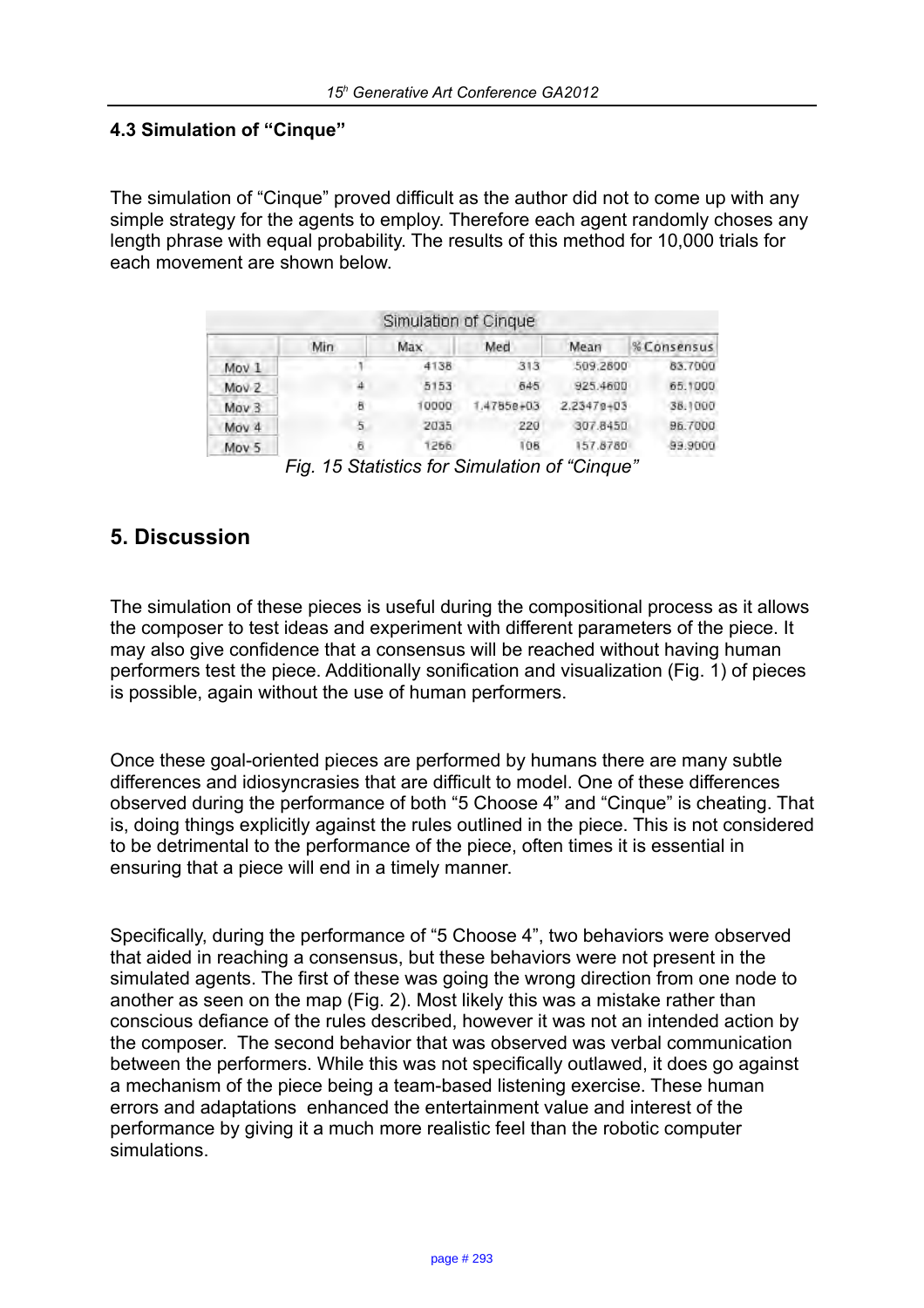When "Cinque" was rehearsed the players adapted strategies to reach a consensus at any time of their choosing. By simply cueing on another they would all jump to a specific part of the score and play a pre-determined group of phrases so that they would align on the token phrase and play it in unison. Again, this is not explicitly against the rules and it does indeed help the performance as they can adapt the piece to fit into any time scale.

Cheating, in this sense, helped the players to reach a consensus more quickly. Indeed, the human players for both "5 Choose 4" and "Cinque" outperformed, on average, the best computer simulated methods. The subtle communication between ensemble members and trained musicians is very difficult to model accurately. This compounded with breaking rules allows humans to reach a consensus more quickly than the rudimentary agent protocols designed by the composer.

# **6. Conclusion and Future Work**

The goal, from the composer's perspective, of these goal-oriented pieces, is to give the musicians a simple system or method to follow from which music emerges. Simulations of these pieces allow a composer to observe the multitude of realizations possible giving one an ability to analyze the collection of pieces rather than each piece individually. These models also serve as a proof of concept for a piece and an experimental playground for system design and composition.

It is the author's belief that the tools and general concepts presented here can be used in a variety of other mediums not limited to the arts. The strong connection of these works to engineering and the sciences allows for potential insight into realworld phenomenon that is perhaps unavailable through standard practices. As these ideas are further refined and developed it is hoped that they will better represent processes found in nature and technology.